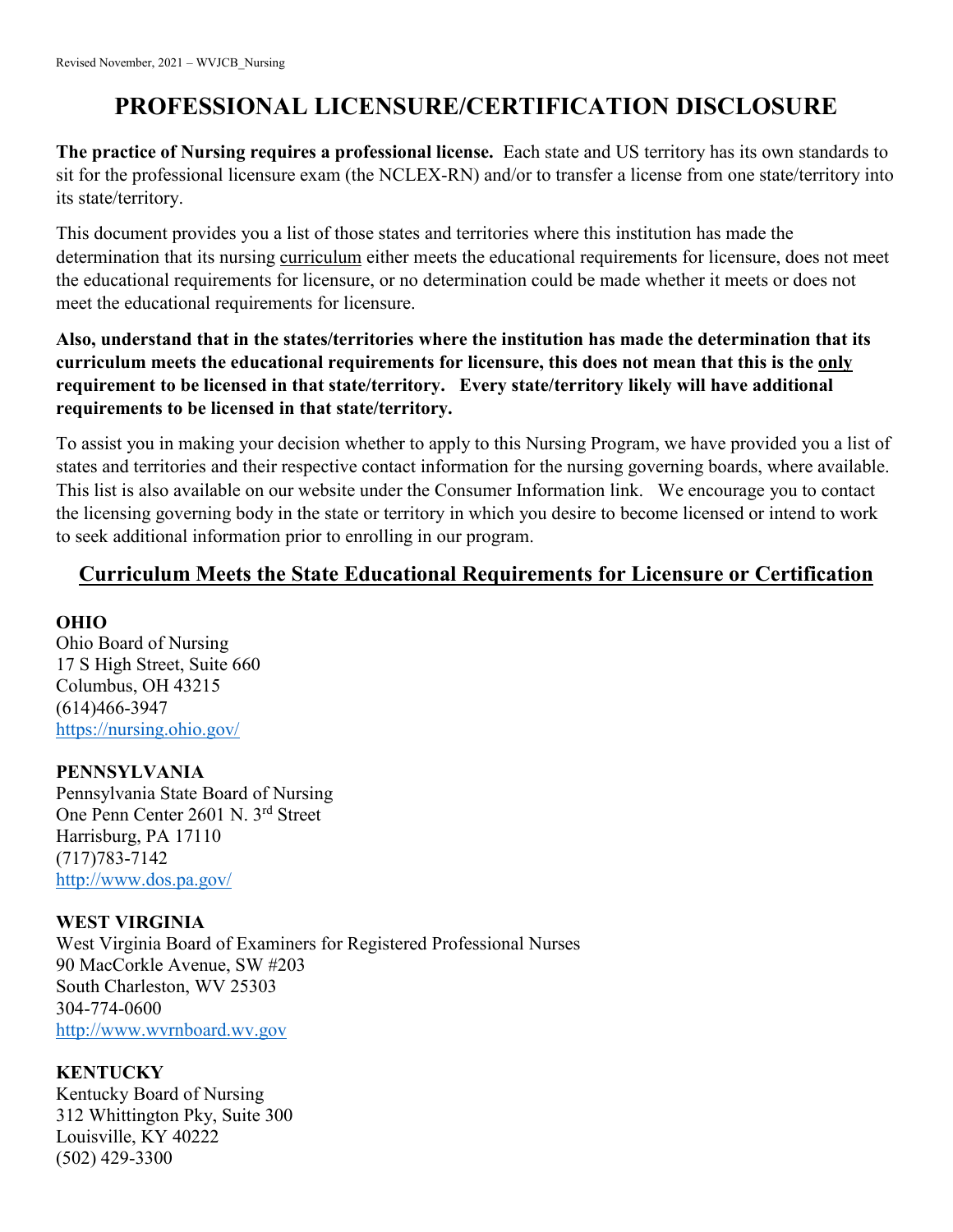<https://kbn.ky.gov/>

# **Curriculum Does Not Meet the State Educational Requirements for Licensure or Certification**

Not Applicable

# **No Determination Made as to whether Certification or Licensure is Required for Employment**

# **ALABAMA**

Alabama Board of Nursing 770 Washington Ave, RSA Plaza, Suite 250 PO Box 303900 Montgomery, AL 36104 (800)656-5318 [www.abn.alabama.gov](http://www.abn.alabama.gov/)

# **ALASKA**

Alaska Board of Nursing 550 W 7<sup>th,</sup> Ste 1500 Anchorage, AK 99501 (907) 269-8160 <https://www.commerce.alaska.gov/web/cbpl/professionallicensing/boardofnursing.aspx>

# **AMERICAN SAMOA**

American Samoa Health Services Regulatory Board Department of Health Pago Pago, AS 96799 (684) 633-1222

# **ARIZONA**

Arizona State Board of Nursing 1740 W Adams Street, Ste 2000 Phoenix, AZ 85007 (602) 771-7800 <https://www.azbn.gov/>

# **ARKANSAS**

Arkansas State Board of Nursing University Tower Bldg. 123 South University Ste 800 Little Rock, AR 72204 (501) 686-2700 [www.arsbn.org](http://www.arsbn.org/)

# **CALIFORNIA**

California Board of Registered Nursing 1747 N. Market Blvd. Suite 150 S PO Box 944210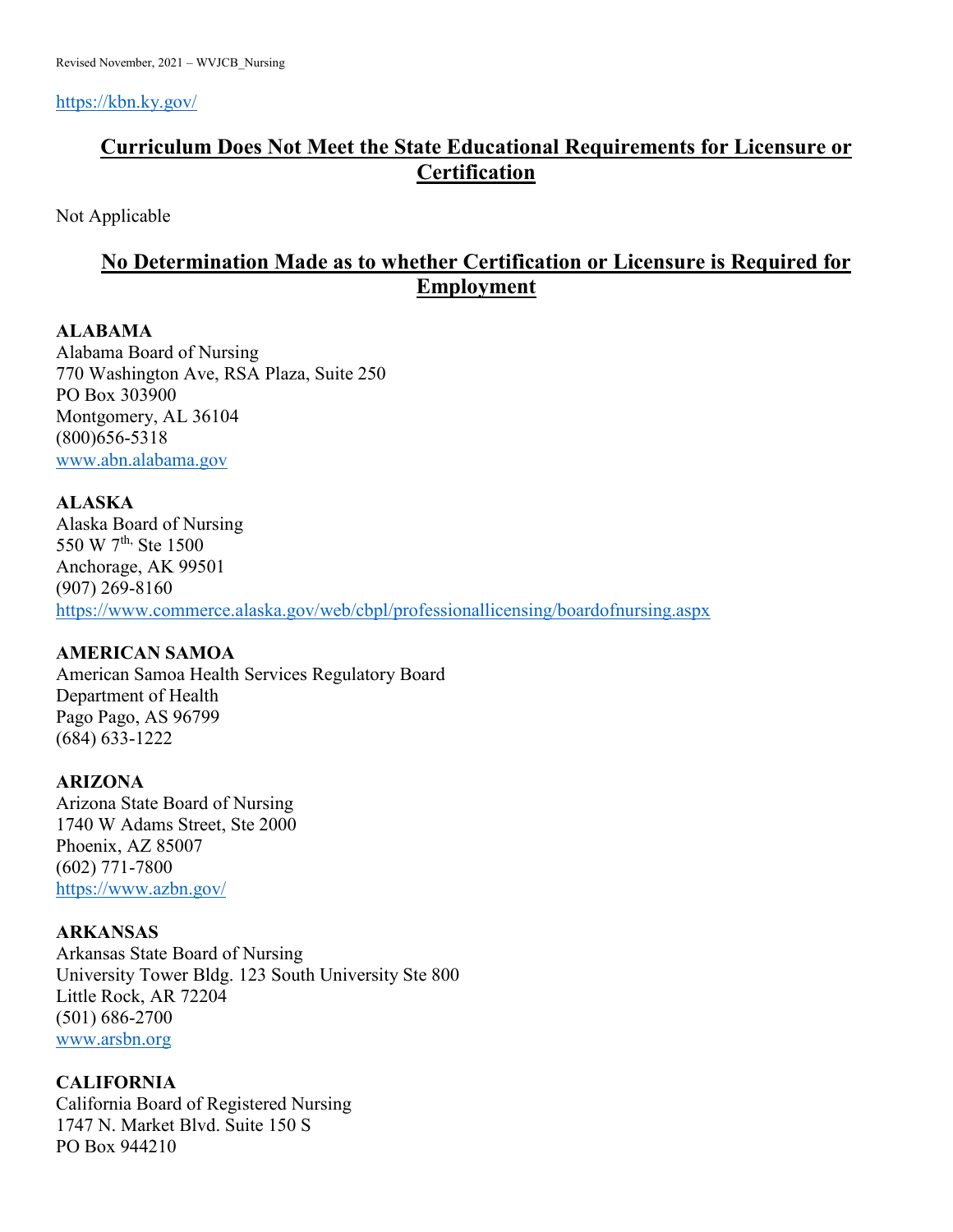Revised November, 2021 – WVJCB\_Nursing

Sacramento, CA 94244 (916) 322-3350 <https://www.rn.ca.gov/outage.shtml>

### **COLORADO**

Colorado Board of Nursing 1560 Broadway, Suite 1350 Denver, CO 80202 (303) 894-2430 <https://www.colorado.gov/pacific/dora/Nursing>

**CONNECTICUT**  Connecticut Department of Public Health, Nursing Licensing 410 Capitol Ave., MS#12 APP PO Box 340308 Hartford, CT, 06134 (860) 509-7603 <https://portal.ct.gov/DPH/Practitioner-Licensing--Investigations/Registered-Nurse/Registered-Nurse-Licensure>

## **DELAWARE**

Delaware Board of Nursing Cannon Building Suite 203, 861 Silver Lake Blvd. Dover, DE 19904 (302) 744-4500 <https://dpr.delaware.gov/boards/nursing/>

### **DISTRICT OF COLUMBIA**

District of Columbia Board of Nursing 899 North Capitol Street, NE Washington, DC 20002 (202) 442-5955 <https://dchealth.dc.gov/bon>

### **FLORIDA**

Department of Health Board of Nursing Bald Cypress Way Bin C-02 Tallahassee, FL 32399 (850) 488-0595 <https://floridasnursing.gov/>

### **GEORGIA**

Georgia Board of Nursing 214 State Capitol Atlanta, GA 30334 (844) 753-7825 <http://www.sos.ga.gov/plb/nursing>

### **GUAM**

Guam Board of Nurse Examiners #123 Chalan Kareta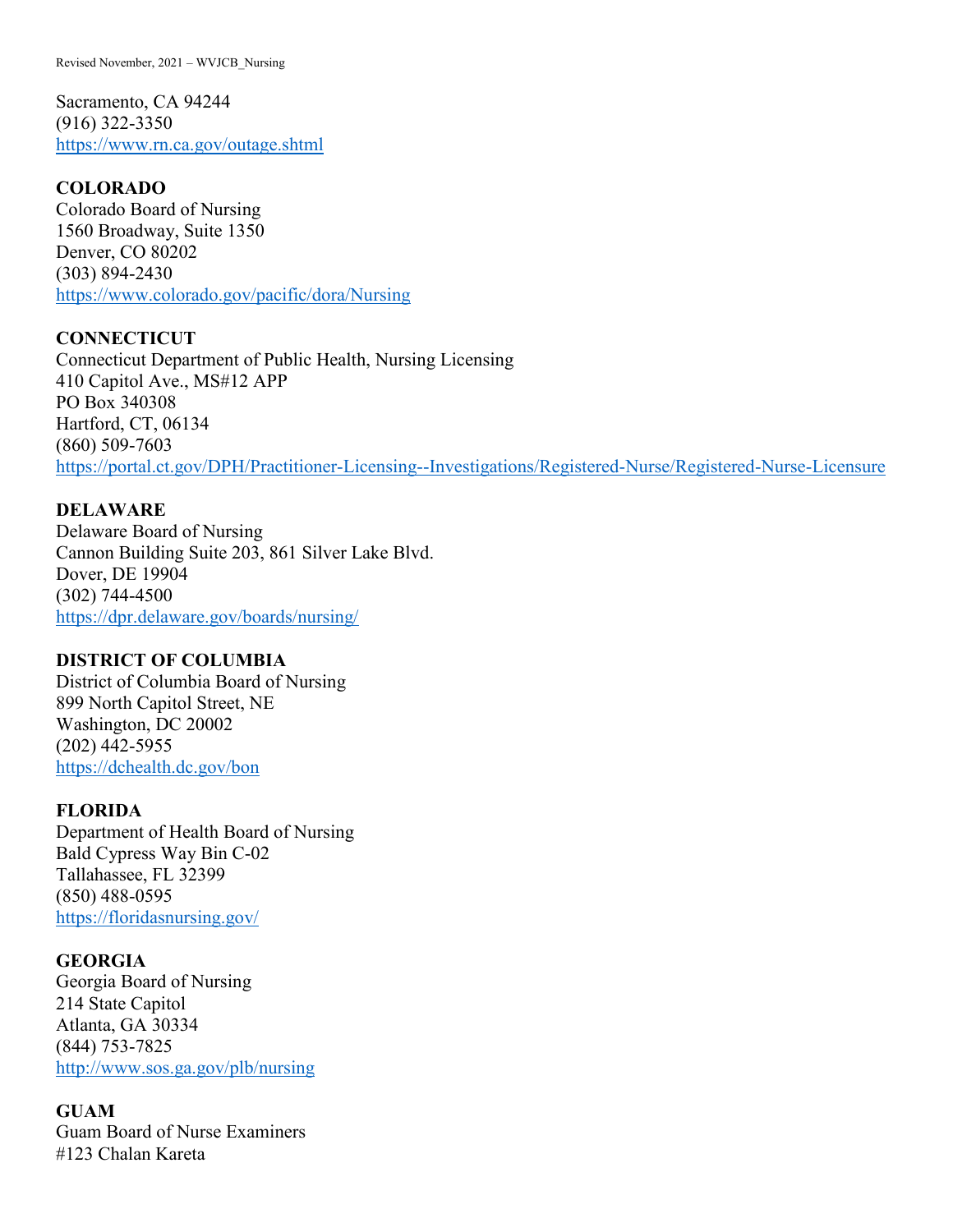Mangilao, Guam 96913-6304 (671) 735-7407

### **HAWAII**

Hawaii Board of Nursing PO Box 3469 Honolulu, HI 96801 (808) 586-2695 <https://cca.hawaii.gov/pvl/boards/nursing/>

### **IDAHO**

Idaho Board of Nursing 280 N  $8<sup>th</sup>$  Street, Suite 210 PO Box 83720 Boise, ID 83720 (208) 577-2476 <https://ibn.idaho.gov/IBNPortal/>

### **ILLINOIS**

Illinois Board of Nursing (Illinois Department of Financial and Professional Regulation/Nursing Unit) 100 West Randolph St, 9th Floor Chicago, IL 60601 (888) 473-4858 <https://www.idfpr.com/profs/Email/prfGrp07.asp>

### **INDIANA**

Indiana State Board of Nursing 402 W. Washington Street, Room W072 Indianapolis, IN 46204 (317) 233-4236 <https://www.in.gov/pla/nursing.htm>

### **IOWA**

Iowa Board of Nursing 400 SW 8th Street, Suite B Des Moines, IA 50309 (515) 281-3255 <https://nursing.iowa.gov/>

### **KANSAS**

Kansas Board of Nursing 900 SW Jackson Street, Suite 1051 Topeka, KS66612 (785) 296-7929 <https://ksbn.kansas.gov/>

## **LOUISIANA**

Louisiana State Board of Practical Nurse Examiners 131 Airline Drive, Suite 301 Metairie, LA 70001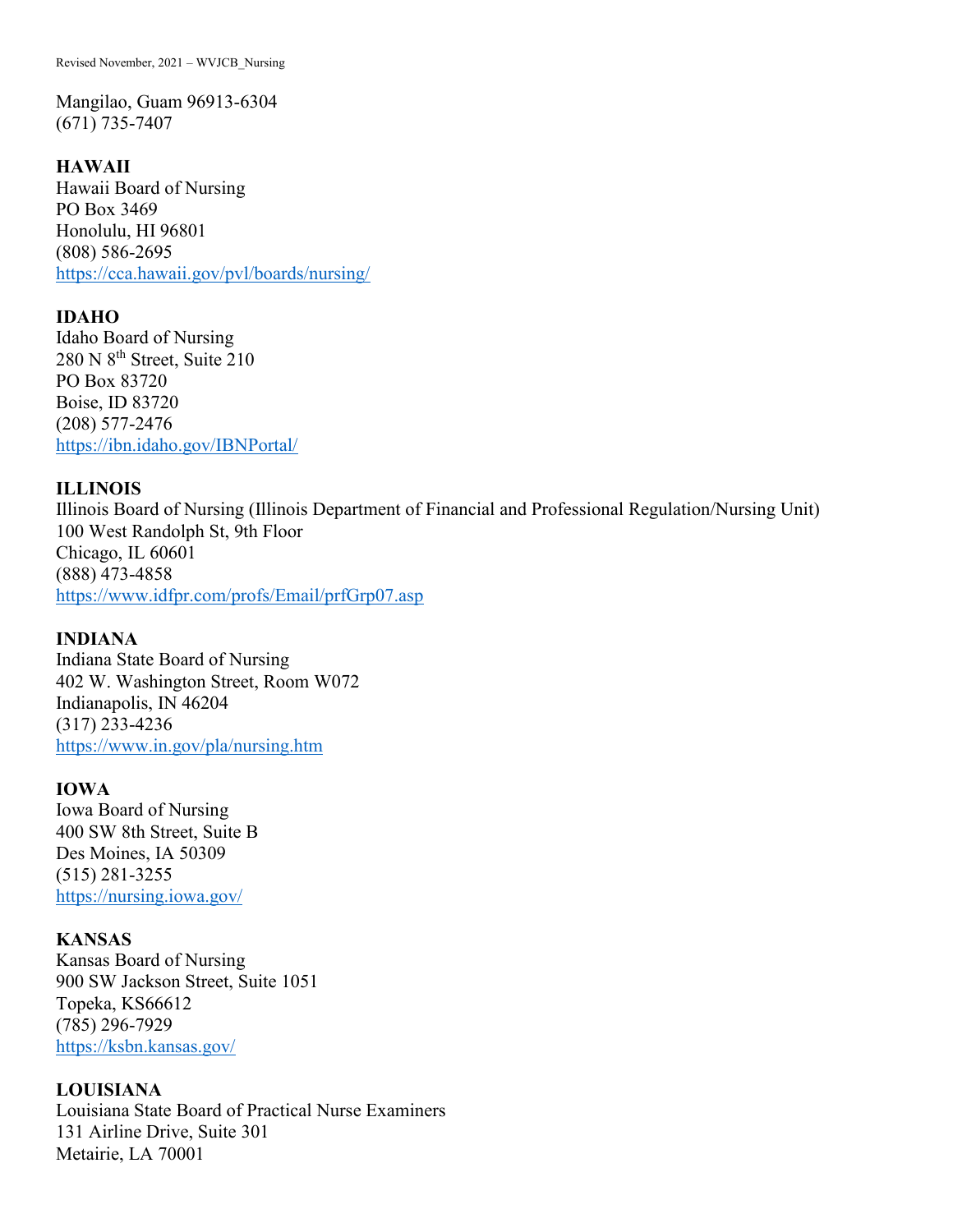Revised November, 2021 – WVJCB\_Nursing

(504) 838-5791 <https://www.lsbpne.com/>

**MAINE**

Maine State Board of Nursing 161 Capitol St. Augusta, ME 04333 (207) 287-1133 <https://www.maine.gov/boardofnursing/>

**MARYLAND**  Maryland Board of Nursing 4140 Patterson Avenue Baltimore, MD 21215 (410) 585-1900 <https://mbon.maryland.gov/Pages/default.aspx>

**MASSACHUSETTS**  Massachusetts Board of Registration in Nursing 239 Causeway St Suite 500, 5<sup>th</sup> Floor Boston, MA 02114 (800) 414-0168 or (617) 973-0900 <https://www.mass.gov/orgs/board-of-registration-in-nursing>

### **MICHIGAN**

Michigan Department of Licensing and Regulatory Affairs 611 Ottawa Street-Central Office PO Box 30664 Lansing, MI 48909 (517) 335-1980 [https://www.michigan.gov/lara/0,4601,7-154-89334\\_63294\\_72975---,00.html](https://www.michigan.gov/lara/0,4601,7-154-89334_63294_72975---,00.html)

### **MINNESOTA**

Minnesota Board of Nursing 1210 Northland Drive Suite 120 Mendota Heights, MN 55120 (612) 317-3000 <https://mn.gov/boards/nursing/>

### **MISSISSIPPI**

Mississippi Board of Nursing 13 Pear Orchard Road Plaza II Suite 300 Ridgeland, MS 39157 (601) 957-6300 <http://www.msbn.ms.gov/>

#### **MISSOURI**

Missouri Division of Professional Registration 3605 Missouri Boulevard PO Box 656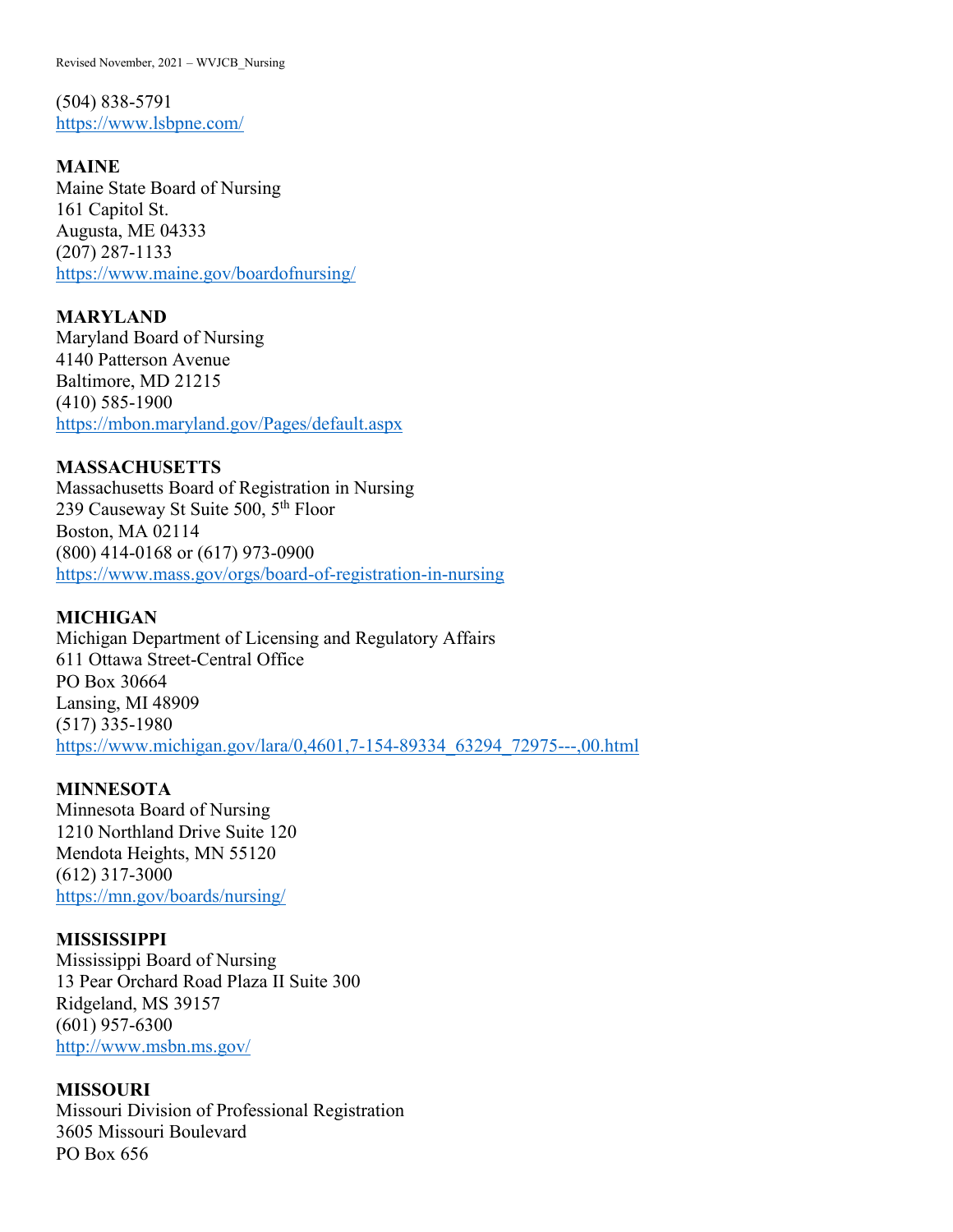Revised November, 2021 – WVJCB\_Nursing

Jefferson City, MO 65102 (573) 751-0681 <https://pr.mo.gov/nursing.asp>

#### **MONTANA**

Montana Board of Nursing 301 S. Park Ave 4<sup>th</sup> Floor PO Box 200513 Helena, MT 59620 (406) 444-6880 <http://boards.bsd.dli.mt.gov/nur>

### **NEBRASKA**

Nebraska Department of Health and Human Services 301 Centennial Mall South, 1<sup>st</sup> Floor, 14<sup>th</sup> and M Streets PO Box 94986 Lincoln, NE 68508 (402) 471-4376 <http://dhhs.ne.gov/licensure/Pages/Nurse-Licensing.aspx>

### **NEVADA**

Nevada State Board of Nursing 5011 Meadowood Mall Way, Suite 300 Reno, NV 89502 (775) 590-6726 <https://nevadanursingboard.org/>

#### **NEW HAMPSHIRE**

Board of Nursing 121 South Fruit Street, Suite 102 Concord, NH 03301 (603) 271-2323 <https://www.oplc.nh.gov/nursing/>

## **NEW JERSEY**

New Jersey Board of Nursing 124 Halsey Street,  $6<sup>th</sup>$  Floor PO Box 45010 Newark, NJ 07101 (973) 504-6430 <https://www.ncsbn.org/New%20Jersey.htm>

#### **NEW MEXICO**

New Mexico Board of Nursing 6301 Indian School Rd NE Suite 710 Albuquerque, NM 87110 (505) 841-8340 <http://nmbon.sks.com/>

#### **NEW YORK**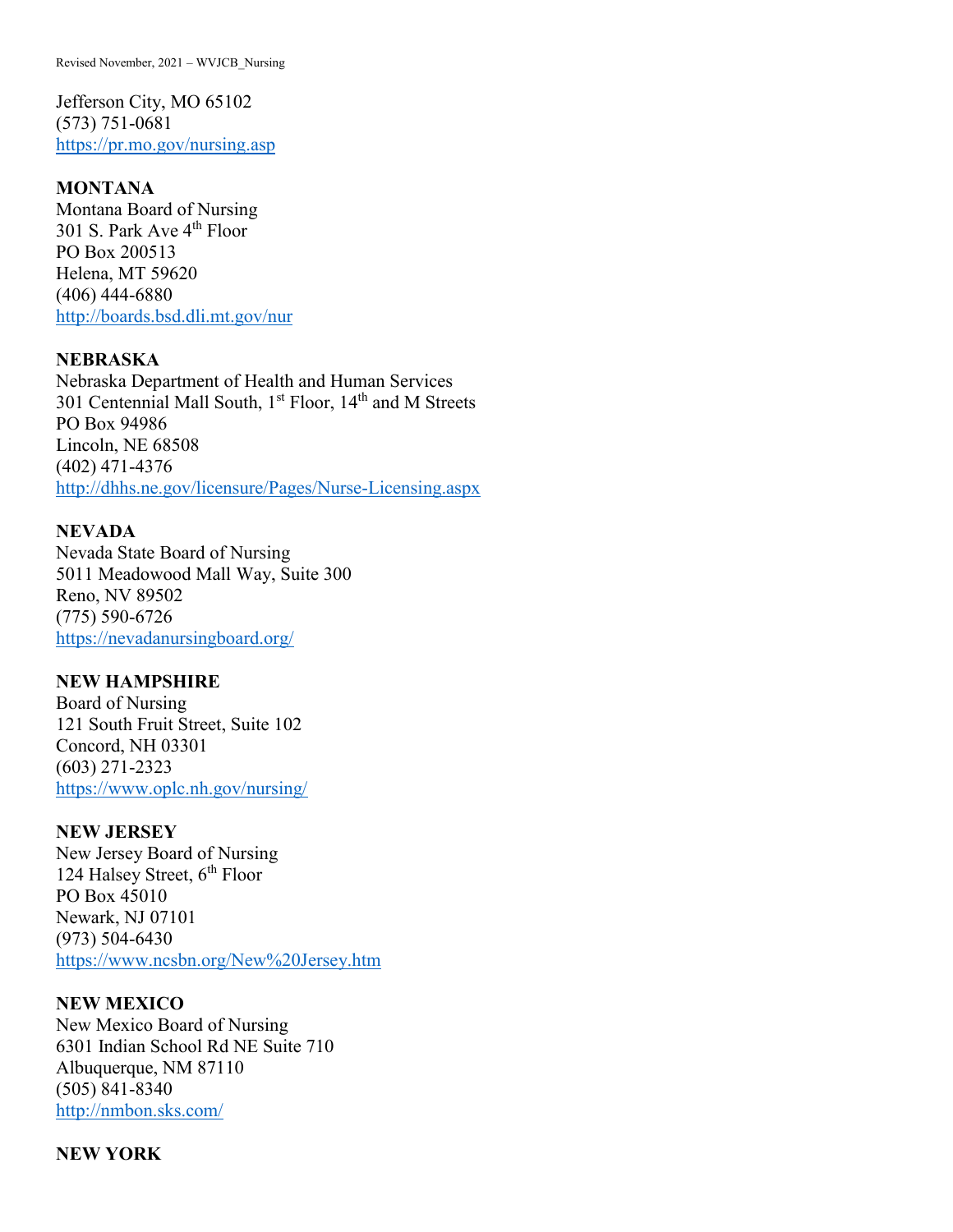Professional Education Program Review Office of Professions, Registration Unit, State Education Building, 2nd Floor Albany, NY 12234 (518) 474-3817 Ext 360 <http://www.op.nysed.gov/>

# **NORTH CAROLINA**

North Carolina Board of Nursing 4516 Lake Boone Trail Raleigh, NC 27602 (919) 782-3211 <http://www.ncbon.com/>

# **NORTH DAKOTA**

North Dakota Board of Nursing 19 S 7th Street, Suite 504 Bismarck, ND 58504 (701) 328-9777 <https://www.ndbon.org/>

# **NORTHERN MARIANA ISLANDS**

Northern Mariana Islands Board of Nursing P.O. Box 501458 Saipan, MP 96950 670-233-2263/670-234-2264

# **OKLAHOMA**

Oklahoma Board of Nursing 2915 N Classen, Suite 524 OKC, OK 73106 (405) 962-1800 <http://www.nursing.ok.gov/>

### **OREGON**

Oregon State Board of Nursing 17938 SW Upper Boones Ferry Rd Portland, OR 97224 (405) 962-1800 <http://www.oregon.gov/OSBN/pages/index.aspx>

### **PUERTO RICO**

Puerto Rico Board of Nursing 800 Roberto H Todd Avenue, Room 202 Stop 18 Santurce, PR 00908 (787) 725-7506 <http://www.salud.gov.pr/>

# **RHODE ISLAND**

RI Department of Health, Board of Nurse Registration and Nursing Education Three Capitol Hill Room 103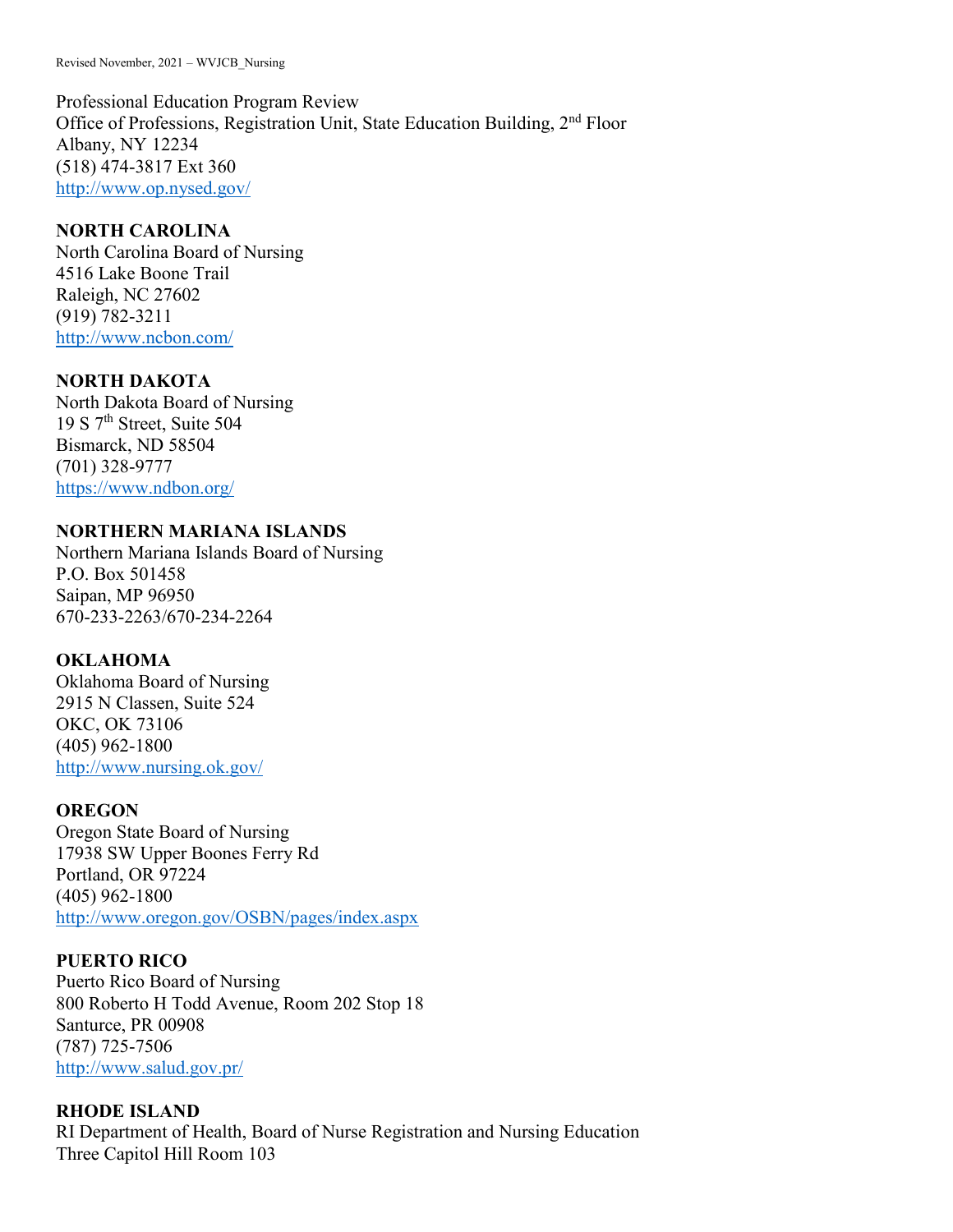Providence, RI 02908 (401) 222-5700 <https://health.ri.gov/licenses/detail.php?id=231>

## **REPUBLIC OF PALAU**

Ministry of Health One Hospital Rd P.O. Box 6027 Koror, Republic of Palau 96940 (680) 488-2552/2553 <http://www.palauhealth.org/default.aspx>

# **RMI**

RMI Ministry of Health and Human Services PO Box 16 Delap, Majuro 96960 (692) 625-7710 <https://www.facebook.com/rmimoh/>

## **SOUTH CAROLINA**

South Carolina Board of Nursing 110 Centerview Dr Suite 202 Columbia, SC 29210 (803) 896-4550 <http://llr.sc.gov/>

# **SOUTH DAKOTA**

South Dakota Board of Nursing 4305 S Louise Ave, Suite 201 Sioux Falls, SD 57106 (605) 362-2760 <https://doh.sd.gov/boards/nursing/>

# **TENNESSEE**

Tennessee Board of Nursing 665 Mainstream Drive, 2nd Floor Nashville, TN 37243 (615) 532-5166 <http://www.tn.gov/nursing>

## **TEXAS**

Texas Board of Nursing 333 Guadalupe, Suite 3-460 Austin, TX 78701 (512) 305-7400 <http://www.bon.state.tx.us/>

# **UTAH**

Utah Department of Commerce, Division of Occupational and Professional Licensing Heber M. Wells Bldg., 4<sup>th</sup> Floor, 160 East 300 South